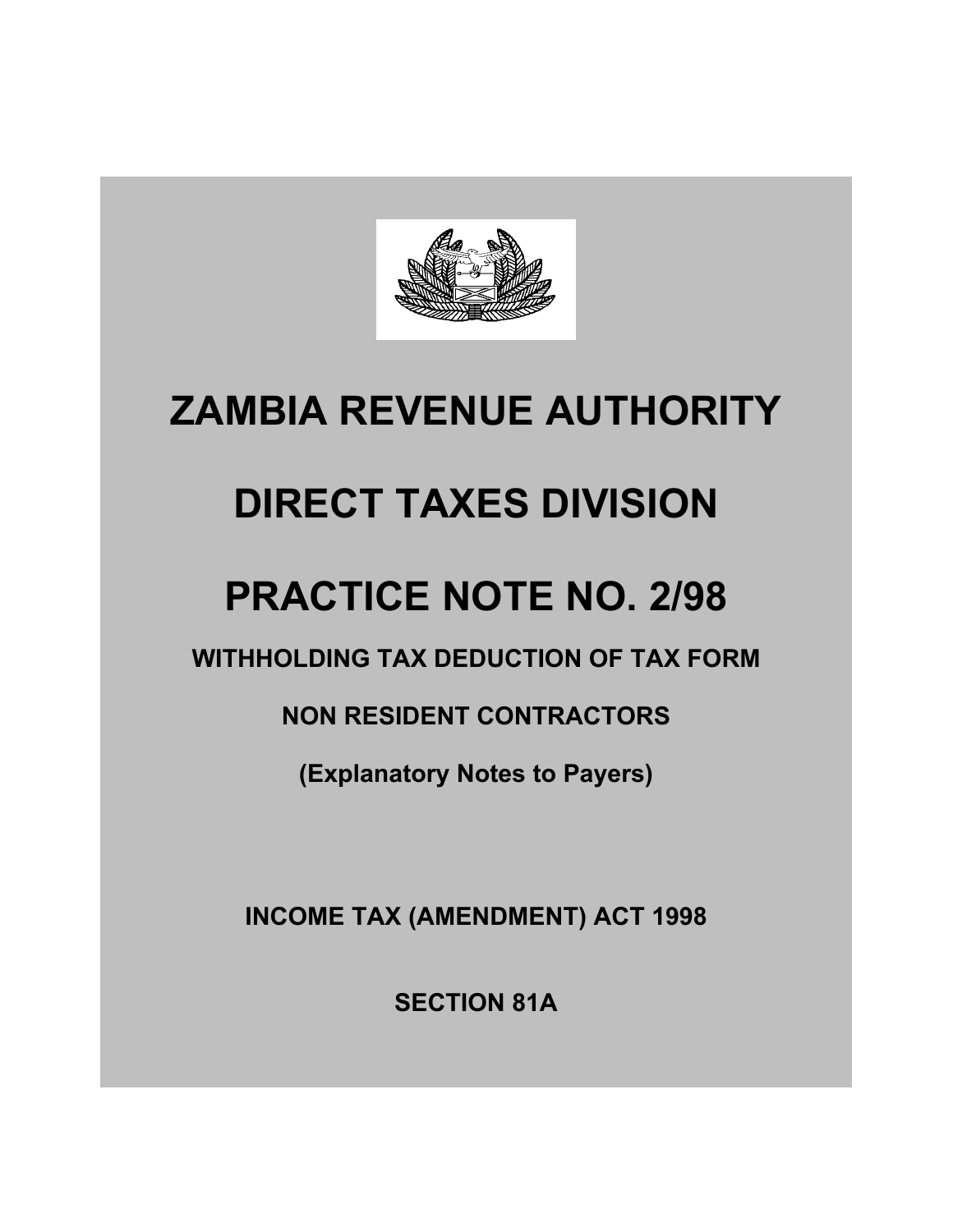## **WITHHOLDING TAX DEDUCTION OF TAX FROM NON RESIDENT CONTRACTORS**

## **(Explanatory notes to Payers)**

| <b>CONTENTS</b>                 | <b>PARAGRAPH NO.</b> | <b>PAGE</b>    |
|---------------------------------|----------------------|----------------|
| <b>GENERAL</b>                  |                      | 3              |
| <b>INTRODUCTION</b>             |                      | 4              |
| SCOPE OF SECTION 81A            | $\overline{2}$       | 4              |
| <b>DEFINITIONS</b>              | 3                    | $\overline{4}$ |
| <b>FORMS IN USE</b>             | $\overline{4}$       | 7              |
| <b>DEDUCTION OF TAX</b>         | 5                    | 7              |
| <b>EXEMPT NON RESIDENT</b>      |                      |                |
| <b>CONTRACTORS</b>              | 6                    | 8              |
| PREPARATION OF CERTIFICATES     |                      |                |
| OF DEDUCTION                    | 7                    | 8              |
| PREPARATION OF RETURN OF        |                      |                |
| <b>TAX DEDUCTED</b>             | 8                    | 9              |
| <b>SUBMISSION OF RETURNS</b>    | 9                    | 9              |
| PAYMENT OF TAX                  | 10                   | 9              |
| PENALTIES FOR LATE PAYMENT      | 11                   | 9              |
| <b>ENQUIRIES</b>                | 12                   | 9              |
| <b>DOUBLE TAXATION TREATIES</b> |                      | 10             |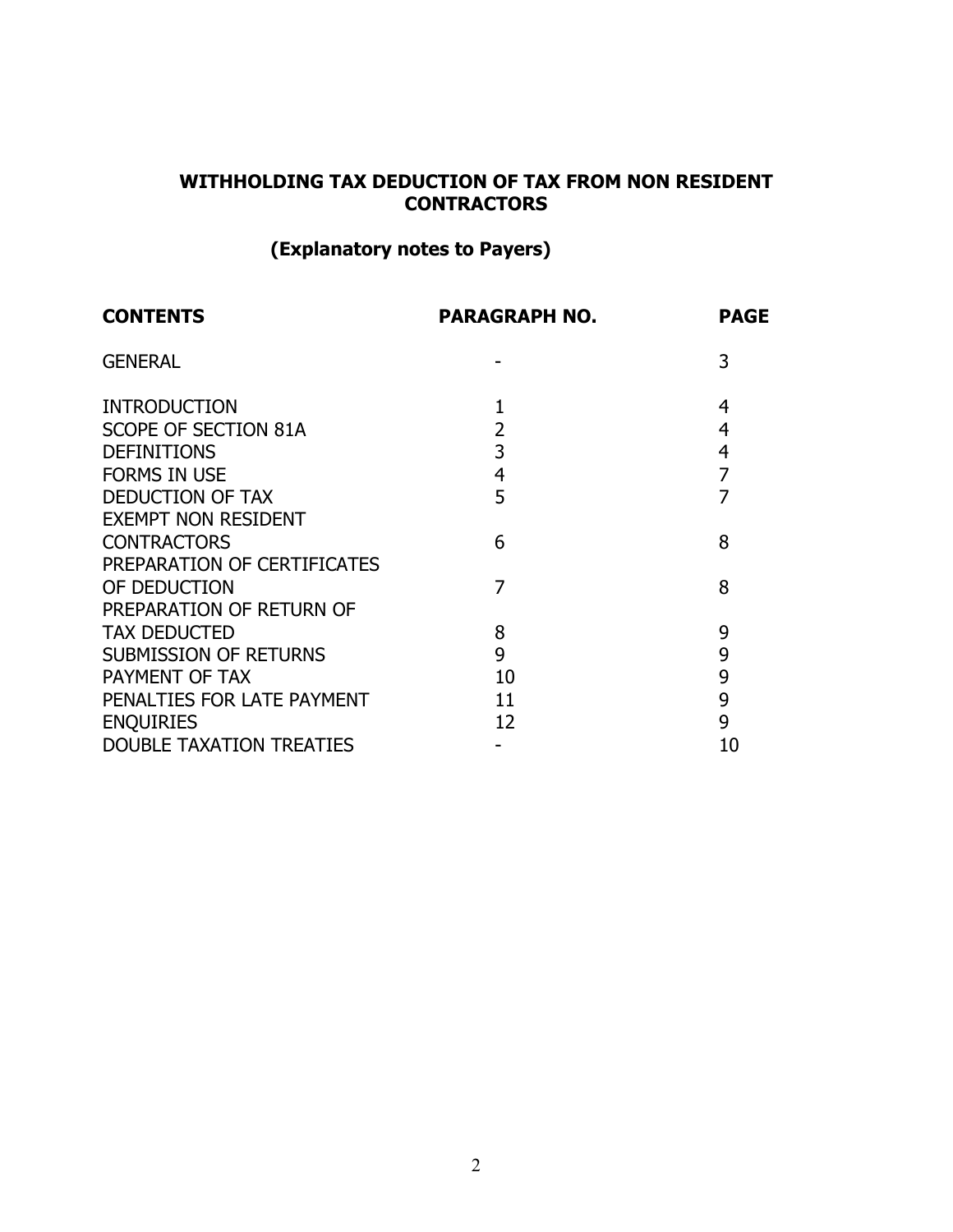#### **GENERAL:**

#### **This Practice Note:**

- (a) Outlines the Zambia Revenue Authority's powers and practice in relation to the provisions of Section 81A;
- (b) is not exhaustive and should not be regarded as creating or precluding any statutory rights or any discretionary treatment other than those contained in the Act; and
- (c) is not an authoritative interpretation of the law and cannot be held to bind the Zambia Revenue Authority in any particular case.

#### **COMMISSIONER -GENERAL**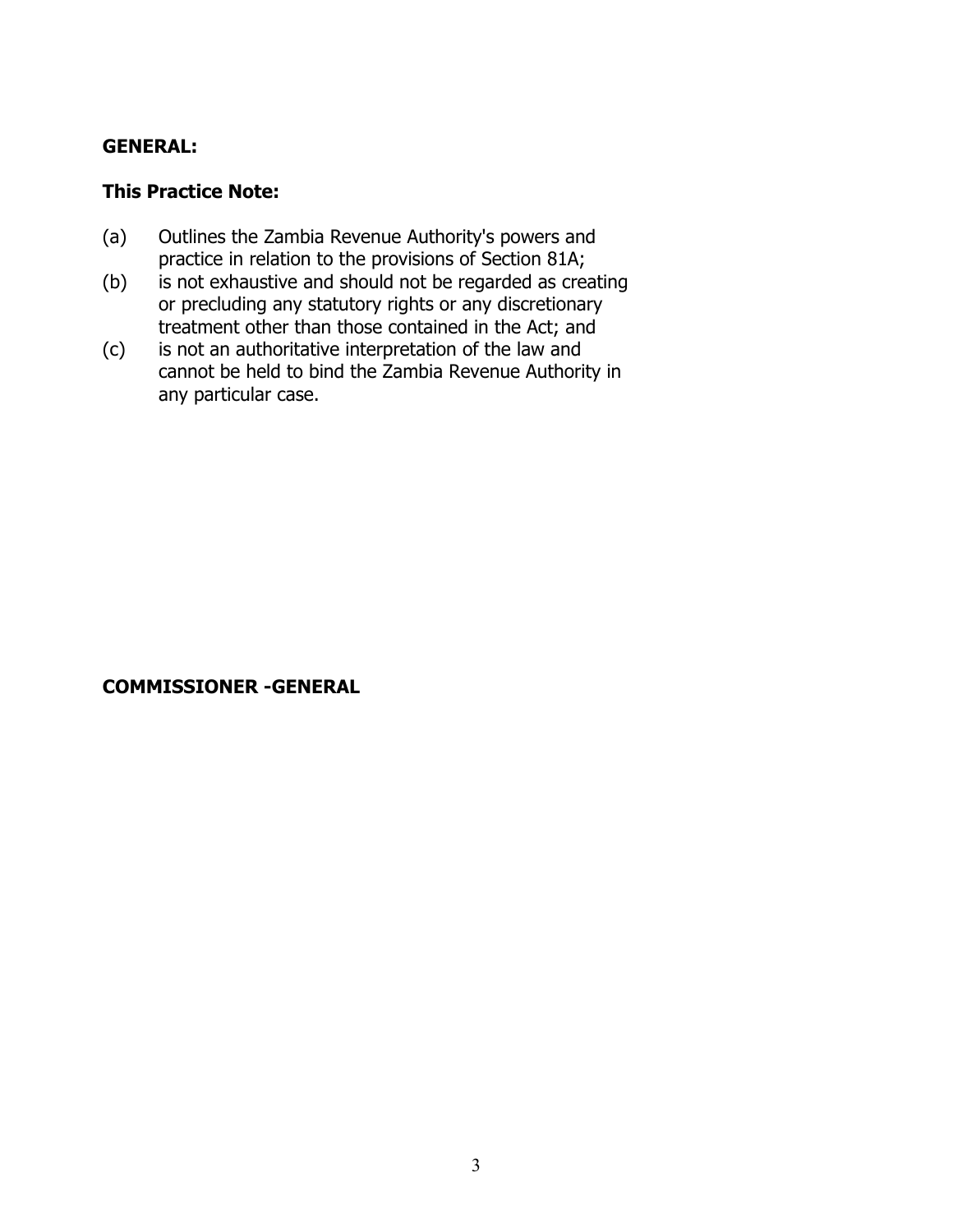#### 1. **INTRODUCTION:**

The Income Tax (Amendment) Act, No 9 of 1998 has introduced Section 81A which provides for the deduction of withholding tax from payments made to non -resident contractors who are engaged in construction and haulage operations. The requirement to deduct with holding tax is effective from 1st April 1998.

A withholding tax is deductible by the person liable to make the payment (the payer) when payment is actually made to the person to whom it is due (the payee)

## 2. **SCOPE OF SECTION 81A**

With effect from  $1<sup>st</sup>$  April, 1998, all persons or partnerships making payments to non resident contractors who are engaged in construction or haulage operations, will be required to deduct withholding tax at the rate of 15%. The deductions are to be made from the gross payments before any other deductions whatsoever.

#### 3. **DEFINITIONS:**

For the purpose of guidance, the following are the words and phrases used and their m!3anings:

## **(a) "Non -resident Contractor" means –**

- i) an individual, who is neither resident nor ordinarily resident in Zambia; or
- (ii) any other person or partnership who is not resident in Zambia and does not have a permanent establishment in Zambia.

## **(b) A Partnership is "not resident in Zambia"-**

If all or the majority of the partners are not resident or ordinarily resident in Zambia.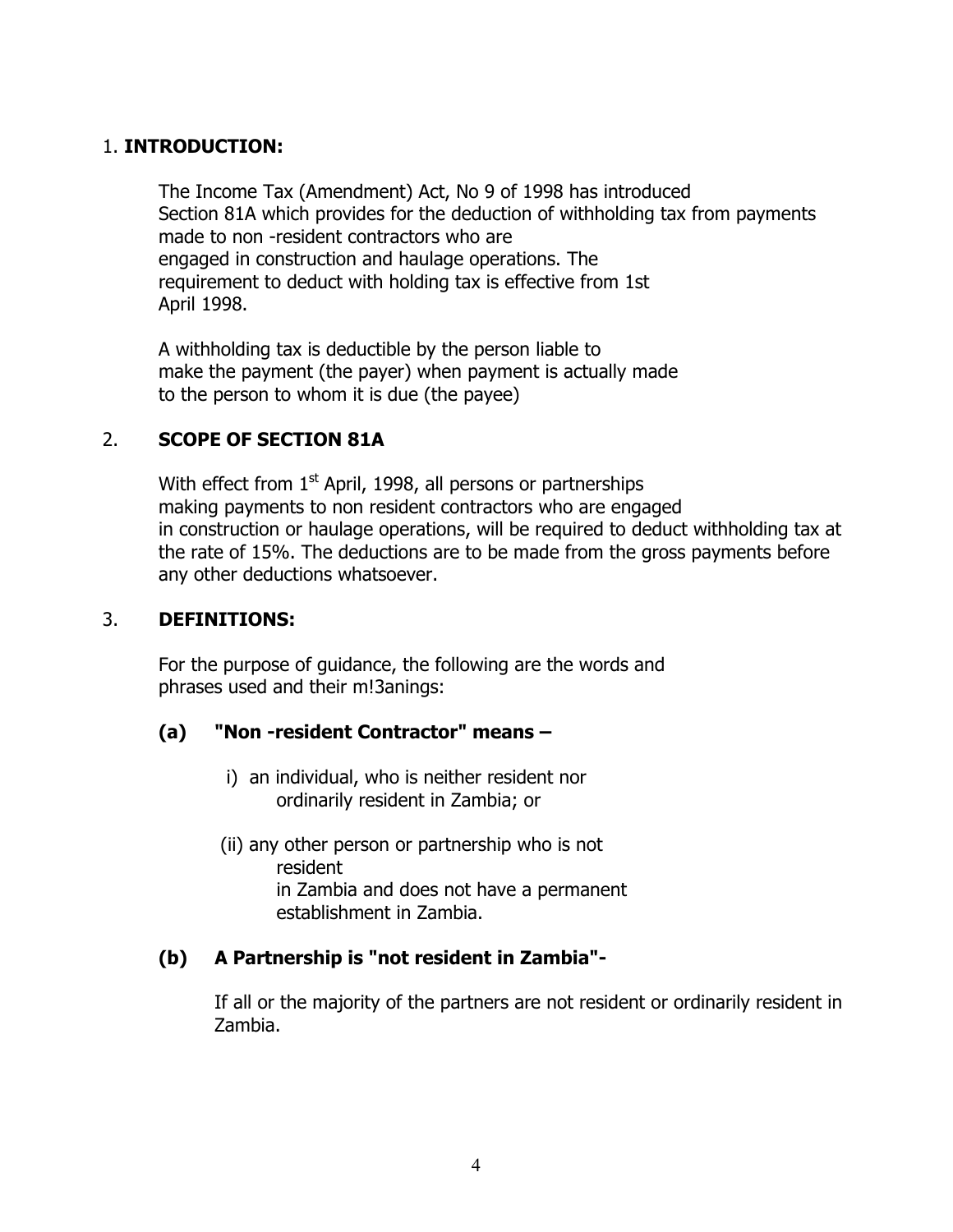#### **"Permanent establishment"**

Permanent establishment is ultimately a matter for the courts to decide but that the Zambia Revenue Authority will construe it as meaning-

"A fixed place of business, through which the business of the contractor is wholly or partly carried on, and includes a place of Management, a branch, an office, a factory a workshop, and a mine, an oil or gas well, a quarry or any other place of extraction of natural resources. A building site or construction or installation project constitutes a permanent establishment only if it lasts more than twelve months for the purpose of the contractors enterprise."

- (d) "Construction operations" include-
	- (i) the erection, alteration, maintenance, repair, extension, demolition or cleaning of any building or structure, whether permanent or not;
	- (ii) the installation in any building or structure of heating,lighting, lift, air conditioning, ventilation, power,drainage, sanitation, water, fire protection or like supplies or services;
	- (iii) the painting or decorating of the internal or external face of any building or structure and
	- (iv) any operations which are an integral part of or prior to or to render complete the operations described in paragraphs (i) and (iii) above

The operations particularly included are those performed by:

| <b>Bricklayers</b>           | Heating and lighting Engineers                   |
|------------------------------|--------------------------------------------------|
| <b>Builders</b>              | <b>Lift Engineers</b>                            |
| Carpenters                   | Painters and Decorators                          |
| Civil Engineers;             | <b>Piling Contractors</b>                        |
| Drillers and Borers Plumbers |                                                  |
|                              | Electrical Engineers Refuse Disposal Contractors |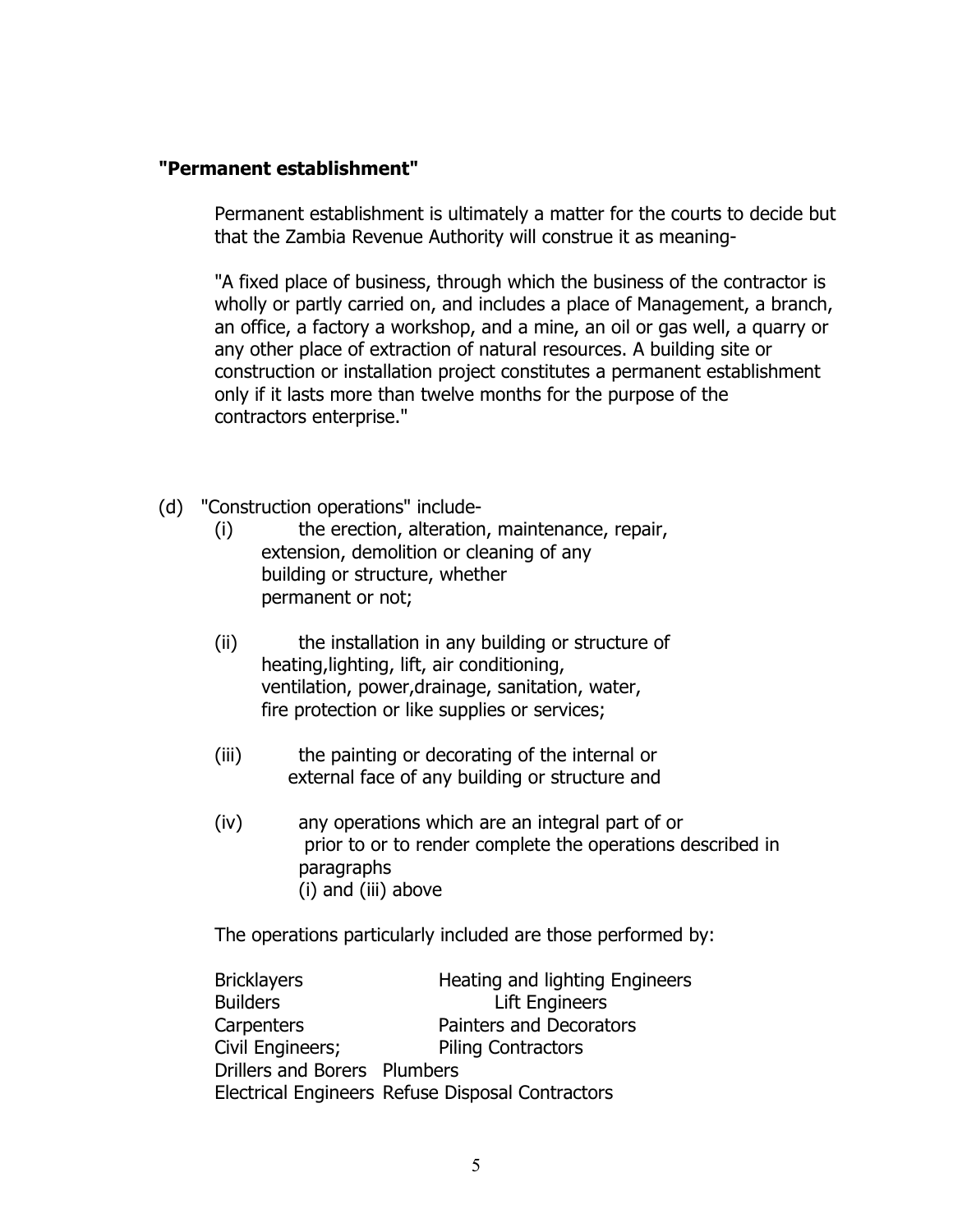| <b>Electricians</b>             | <b>Sanitary Engineers</b> |
|---------------------------------|---------------------------|
| <b>Engineering Consultants;</b> | <b>Service Engineers</b>  |
| <b>Excavators</b>               | <b>Steel Erectors</b>     |
| <b>Fencing Contractors</b>      | Welders                   |
| <b>Flooring Contractors</b>     | Architects                |
| <b>Glaziers</b>                 | Surveyors                 |

All trades or professions including one or more of the preceding or similar trades or professions.

#### (e) **Haulage operations**:

Haulage operations are defined in the Act as including the transportation by land, water or air of persons, livestock or any goods, whatsoever including farm produce, or produce of a like nature, or ores and minerals, food stuffs and merchandise.

In particular, they include those operations carried on by persons or persons in partnership who are in business as:

Air Charter Services \*Omnibus Companies Car Hire businesses Removal Contractors Haulage Contractors

All business including one or more of the preceding or similar businesses.

\* This category **ARE NOT CONTRACTORS** in respect of normal fare paying passengers.

#### (f) **Date of Accrual:** -

The date of accrual means the date on which a non resident contractor is legally entitled to claim payment from the Payer whether or not it is actually paid.

#### (g) **"Date of Payment "**

The date of payment is the actual date on which payment is made irrespective of the date of accrual.

#### **For example**

Payment K5,OOO,OOO to be paid on 10th July, 199 Advance ofK5,OOO,OOO made on 1st May 1998.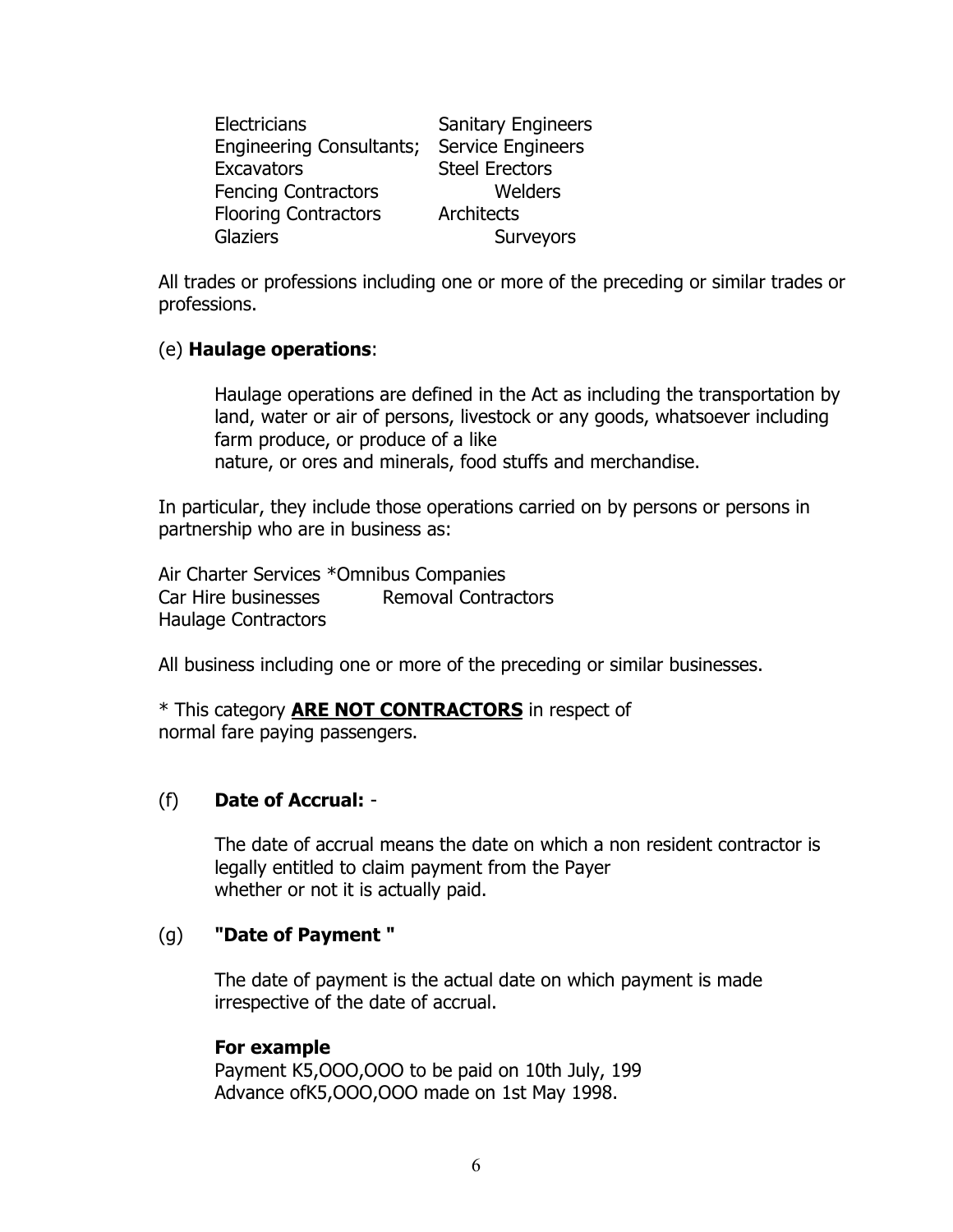Date of accrual of K5,OOO,OOO. 10th July, 1998 Date of Payment of K5,OOO,OOO 1st May 1998.

#### (h) **"Amount Payable:"**

The amount payable which is liable to deduction of withholding tax is the amount before any other deductions whatsoever.

## **(i) "Payer"**

A Payer is any person or persons on partnership who are required by law, to deduct tax from payments made to non-resident Contractors.

## **(j) "Returns:"**

The returns are the returns of tax deducted (Form CF 18lA) and the relative certificates of deduction (form CF81A).

#### 3. **FORMS IN USE:**

The forms provided in connection with withholding tax from non- resident contractors are:

#### **"FORM CF 81A: Certificate of deduction:"**

The form (CF 81A) is to be completed by the Payer in respect of each payment to a non -resident contractor.

This form (CF 81A) is to be used to summarise all payments made to and tax deducted from non- resident contractors during a calendar month and is to be certified by the Payer. The bottom portion provides a remittance advice for the Payer in respect of the payment of tax due in accordance with the return. Forms (CF 81A) and copies of this Practice Note are available from all Zambia Revenue Authority, Direct Taxes Division Offices and the Advice Centre, in Lusaka.

#### 5. **DEDUCTION OF TAX:**

Tax is to be deducted from every payment made to a non-resident contractor at the date of the payment. The deduction must be made from the gross payment before any other deduction whatsoever.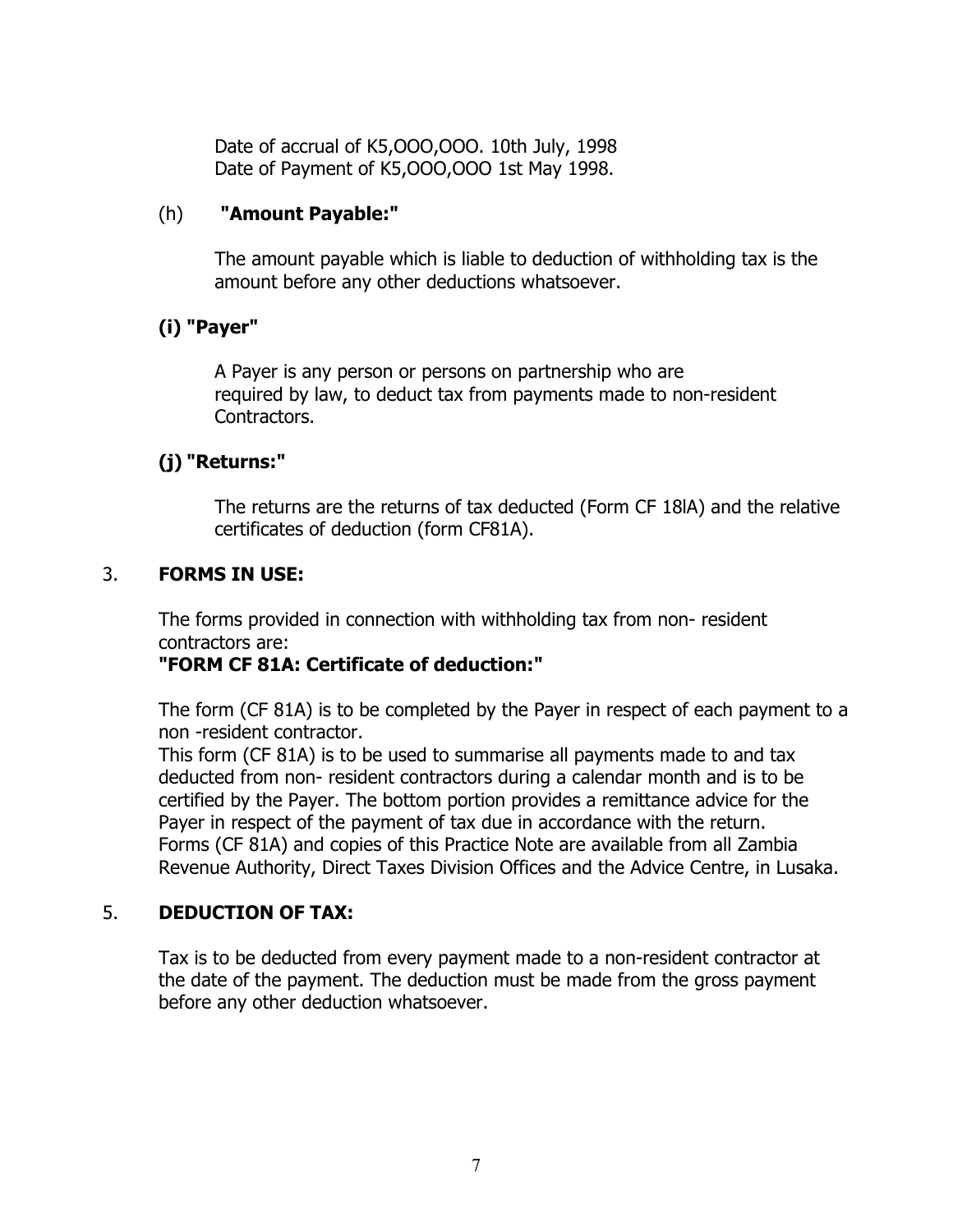## 6. **EXEMPT NON RESIDENT CONTRACTORS:**

The provisions of Section 81A will not apply in the following cases:

- (a) Where the non-resident contractor has a permanent establishment in Zambia;
- (b) In certain cases a Double Taxation Agreement (DTA) between Zambia and the country of residence of the contractor may override the obligation to deduct Withholding Tax. A list of countries with which Zambia has entered Double Taxation Agreement may be found in Appendix A. If it is considered the DTA operates in this way authority to make payments gross must be obtained, by way of a direction, from Zambia Revenue Authority's Head Office in Lusaka.

In any of the cases listed above, the payer should make payment without deduction of tax. In cases of doubt, the nearest Direct Taxes Office should be contacted for advice.

## 7. **PREPARATION OF CERTIFICATES OF DEDUCTION:**

Whenever a payment is made to a non -resident contractor, a Certificate on form (CF 81A) is to be prepared in duplicate showing:

- (a) Name and Address of the non-resident contractor;
- (b) Date of accrual of the amount payable;
- (c) Actual date of payment;
- (d) Amount of the gross payment;
- (e) Tax deducted there from; and
- (f) Amount of the net payment.

The certificate is to be dated and signed by:

- (a) The Secretary or a Director in the case of a limited company;
- (b) A partner in the case of a partnership; or
- (c) The person himself where he is not in partnership; The capacity of the signatory is to be shown, For Example Secretary, Partner, Director etc.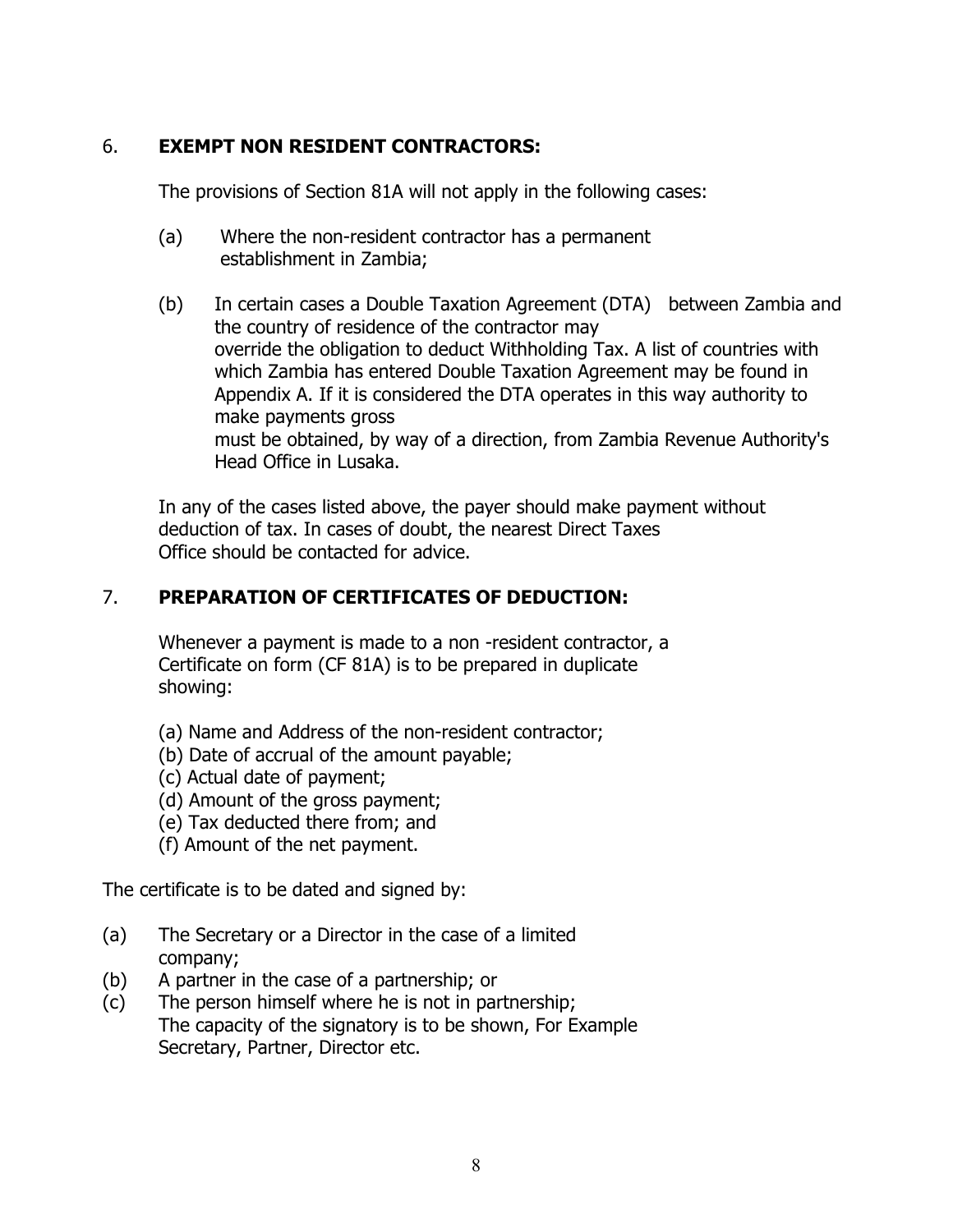The original of the certificate is to be given to the non resident contractor and the duplicate retained for submission to the Direct Taxes Division, Collection Office with the monthly return as described in paragraphs 9 and 10, below.

#### 8. **PREPARATION OF RETURN OF TAX DEDUCTED:**

Immediately after the last day of each calendar month, details of all certificates as in paragraph 6 are to be entered on the reverse of the return of tax deducted (Form CF l8lA). The columns are to be totalled and carried to the front of the form. The declaration is then to be dated and signed.

## 9. **SUBMISSION OF RETURNS:**

On or by 14th of the month following the month of deduction, the returns and certificates prepared as in paragraph 7 and 8 are to be sent by the Payer to the Zambia Revenue Authority, Direct Taxes Division.

## 10. **PAYMENT OF TAX:**

The remittance advice ( form CF l8lA) at the bottom of the Return of tax deducted is to be completed and a remittance of the tax deducted sent with the return as in paragraph 9 above.

## **11. PENALTIES FOR LATE PAYMENT:**

A penalty of 5% per month plus interest at the published Bank of Zambia discount rate plus 2% will be charged on any amount which remains unpaid after the due date.

## **12. ENQUIRIES:**

Further Inquiries maybe be made at the nearest office of the Zambia Revenue Authority, Direct Taxes Division or the Advice Centre in Lusaka.